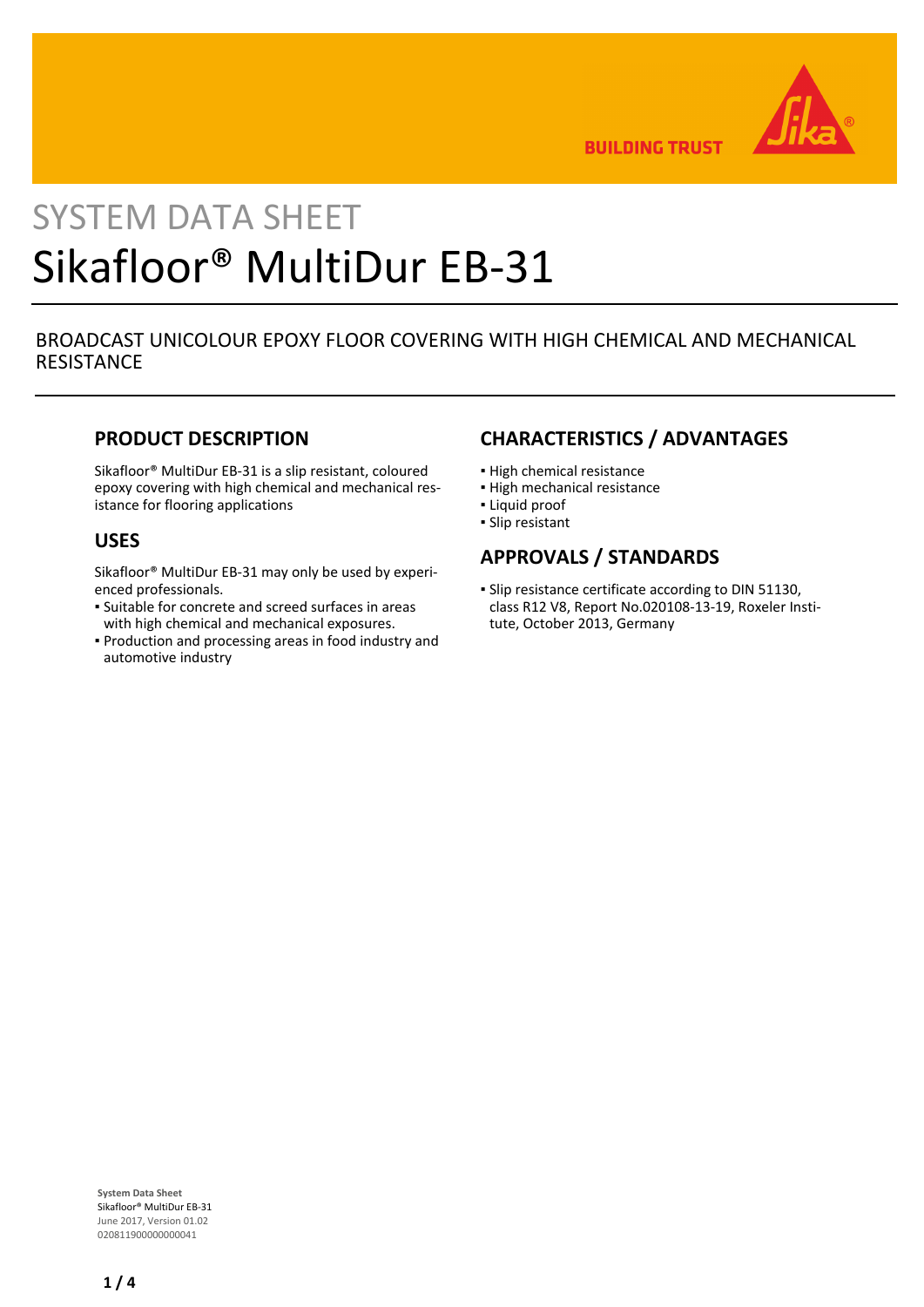## **SYSTEM INFORMATION**

**System Structure**



#### **Sikafloor® MultiDur EB-31 system (~ 2–3 mm)**

| 1. Primer                           | Sikafloor®-156/-161                                                                          |  |  |
|-------------------------------------|----------------------------------------------------------------------------------------------|--|--|
| 2. Wearing coat & broadcast         | Sikafloor®-381 & broadcast with sil-<br>icon carbide 0.5–1.0 mm or quartz<br>sand 0.3-0.8 mm |  |  |
| 3. Top coat                         | Sikafloor®-381 + 5 % by weight Thin-<br>ner C                                                |  |  |
| Epoxy                               |                                                                                              |  |  |
| المامنيينة ممماس المسملون ممتاح الا |                                                                                              |  |  |

| <b>Chemical base</b>     | Epoxy                               |
|--------------------------|-------------------------------------|
| Appearance               | Slip resistant, gloss finish        |
| Colour                   | Available in various colour shades. |
| <b>Nominal Thickness</b> | $^{\sim}$ 2.0–3.0 mm                |

## **TECHNICAL INFORMATION**

| <b>Chemical Resistance</b> | Refer to the chemical resistance of Sikafloor®-381                                         |                                                                            |  |  |
|----------------------------|--------------------------------------------------------------------------------------------|----------------------------------------------------------------------------|--|--|
| <b>Thermal Resistance</b>  | Exposure*                                                                                  | Dry heat                                                                   |  |  |
|                            | Permanent                                                                                  | +50 °C                                                                     |  |  |
|                            | Short-term max. 7 d                                                                        | $+80 °C$                                                                   |  |  |
|                            | Short-term max. 12 h                                                                       | $+100 °C$                                                                  |  |  |
|                            | al (i.e. during steam cleaning etc.)<br>*No simultaneous chemical and mechanical exposure. | Short-term moist/wet heat* up to $+80$ °C where exposure is only occasion- |  |  |
| Skid / Slip Resistance     | R <sub>12</sub> V 8                                                                        | (DIN 51130)                                                                |  |  |

## **APPLICATION INFORMATION**

| Consumption                    | Sikafloor <sup>®</sup> MultiDur EB-31 system (~ 2–3 mm) |                                                                          |                                                                         |  |  |
|--------------------------------|---------------------------------------------------------|--------------------------------------------------------------------------|-------------------------------------------------------------------------|--|--|
|                                | <b>Coating System</b>                                   | Product                                                                  | Consumption                                                             |  |  |
|                                | Primer<br>Wearing coat                                  | Sikafloor®-156/-161                                                      | $^{\circ}$ 0.3–0.5 kg/m <sup>2</sup><br>$\approx$ 1.6 kg/m <sup>2</sup> |  |  |
|                                |                                                         | Sikafloor®-381 (un-<br>filled)                                           |                                                                         |  |  |
|                                | Broadcast in excess                                     | Silicon Carbide 0.5-1.0<br>mm or quartz sand<br>$0.3 - 0.8$ mm           | ~4–6 kg/m <sup>2</sup>                                                  |  |  |
|                                | Top coat                                                | Sikafloor®-381 + 5 % by ~0.75-0.85 kg/m <sup>2</sup><br>weight Thinner C |                                                                         |  |  |
| <b>Product Temperature</b>     |                                                         | Please refer to the individual Product Data Sheet                        |                                                                         |  |  |
| <b>Ambient Air Temperature</b> |                                                         | +10 °C min. $/$ +30 °C max.                                              |                                                                         |  |  |
|                                |                                                         |                                                                          |                                                                         |  |  |

**System Data Sheet** Sikafloor® MultiDur EB-31 June 2017, Version 01.02 020811900000000041



**BUILDING TRUST**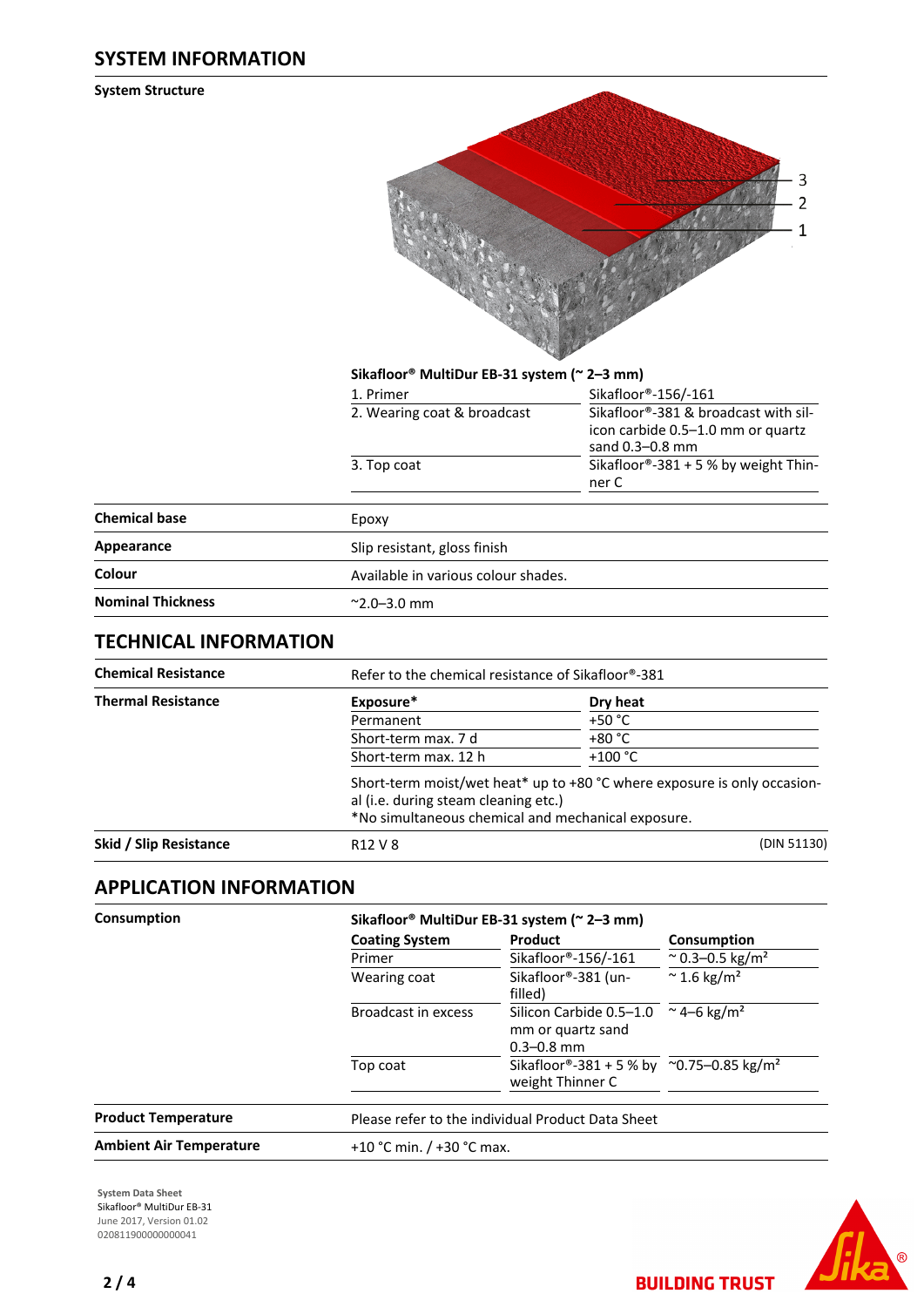| <b>Relative Air Humidity</b>         | 80 % r.h. max.                                                                                                                                                                                                                                                                                |  |                     |                  |                |                   |  |
|--------------------------------------|-----------------------------------------------------------------------------------------------------------------------------------------------------------------------------------------------------------------------------------------------------------------------------------------------|--|---------------------|------------------|----------------|-------------------|--|
| <b>Dew Point</b>                     | Beware of condensation!<br>The substrate and uncured floor must be at least 3 °C above dew point to<br>reduce the risk of condensation or blooming on the floor finish.                                                                                                                       |  |                     |                  |                |                   |  |
| <b>Substrate Temperature</b>         | +10 °C min. / +30 °C max.                                                                                                                                                                                                                                                                     |  |                     |                  |                |                   |  |
| <b>Substrate Moisture Content</b>    | When performing application work with Sikafloor® MultiDur EB-31, the<br>substrate moisture content must not exceed 4 % pbw measured by<br>Tramex.<br>Test method: Sika®-Tramex meter, CM - measurement or Oven-dry-meth-<br>od.<br>No rising moisture according to ASTM (Polyethylene-sheet). |  |                     |                  |                |                   |  |
| <b>Waiting Time / Overcoating</b>    | Before applying Sikafloor®-381 on Sikafloor®-156/-161 allow:                                                                                                                                                                                                                                  |  |                     |                  |                |                   |  |
|                                      | Substrate temperature Minimum                                                                                                                                                                                                                                                                 |  |                     |                  | <b>Maximum</b> |                   |  |
|                                      | $+10 °C$                                                                                                                                                                                                                                                                                      |  | 24 hours            |                  | 4 days         |                   |  |
|                                      | $+20 °C$                                                                                                                                                                                                                                                                                      |  | 12 hours            |                  | 2 days         |                   |  |
|                                      | +30 °C                                                                                                                                                                                                                                                                                        |  | 8 hours             |                  | 1 day          |                   |  |
|                                      | Before applying Sikafloor®-381 on Sikafloor®-381 allow:                                                                                                                                                                                                                                       |  |                     |                  |                |                   |  |
|                                      | Substrate temperature Minimum                                                                                                                                                                                                                                                                 |  |                     |                  |                | <b>Maximum</b>    |  |
|                                      | $+10$ °C                                                                                                                                                                                                                                                                                      |  | 24 hours            |                  | 48 hours       |                   |  |
|                                      | $+20 °C$                                                                                                                                                                                                                                                                                      |  | 18 hours            |                  | 24 hours       |                   |  |
|                                      | $+30 °C$                                                                                                                                                                                                                                                                                      |  | 6 hours             |                  |                | 12 hours          |  |
| <b>Applied Product Ready for Use</b> | <b>Temperature</b>                                                                                                                                                                                                                                                                            |  | <b>Foot traffic</b> | Light traffic    |                | <b>Full cure</b>  |  |
|                                      | $+10$ °C                                                                                                                                                                                                                                                                                      |  | $\approx$ 24 hours  | $\sim$ 3 days    |                | $\approx$ 10 days |  |
|                                      | $+20 °C$                                                                                                                                                                                                                                                                                      |  | $~\sim$ 18 hours    | $\approx$ 2 days |                | $\sim$ 7 days     |  |
|                                      | $+30 °C$                                                                                                                                                                                                                                                                                      |  | $\approx$ 12 hours  | $\sim$ 1 day     |                | $\approx$ 5 days  |  |

## **PRODUCT INFORMATION**

| Packaging                 | Please refer to the individual Product Data Sheets |
|---------------------------|----------------------------------------------------|
| <b>Shelf Life</b>         | Please refer to the individual Product Data Sheets |
| <b>Storage Conditions</b> | Please refer to the individual Product Data Sheets |

## **MAINTENANCE**

#### **CLEANING**

Please refer to the Information Manual Sikafloor®- Cleaning Regime

## **FURTHER DOCUMENTS**

- **Sika<sup>®</sup> Information Manual Mixing & Applications of** Flooring systems
- **E** Sika<sup>®</sup> Information Manual Evaluation and Preparation of Surfaces for Flooring systems

## **LIMITATIONS**

- Do not apply Sikafloor® MultiDur EB-31 on substrates with rising moisture.
- Freshly applied Sikafloor® MultiDur EB-31 must be protected from damp, condensation and water for at least 24 hours.
- **The incorrect assessment and treatment of cracks** may lead to a reduced service life and reflective cracking.
- For exact colour matching, ensure the Sikafloor®-381

in each area is applied from the same control batch numbers.

- Under certain conditions, underfloor heating or high ambient temperatures combined with high point loading, may lead to imprints in the resin.
- If heating is required do not use gas, oil, paraffin or other fossil fuel heaters, these produce large quantities of both CO2 and H2O water vapour, which may adversely affect the finish. For heating use only electric powered warm air blower systems.

## **VALUE BASE**

All technical data stated in this Product Data Sheet are based on laboratory tests. Actual measured data may vary due to circumstances beyond our control.

## **LOCAL RESTRICTIONS**

Please note that as a result of specific local regulations the performance of this product may vary from country to country. Please consult the local Product Data Sheet for the exact description of the application fields.

**BUILDING TRUST** 



**System Data Sheet** Sikafloor® MultiDur EB-31 June 2017, Version 01.02 020811900000000041